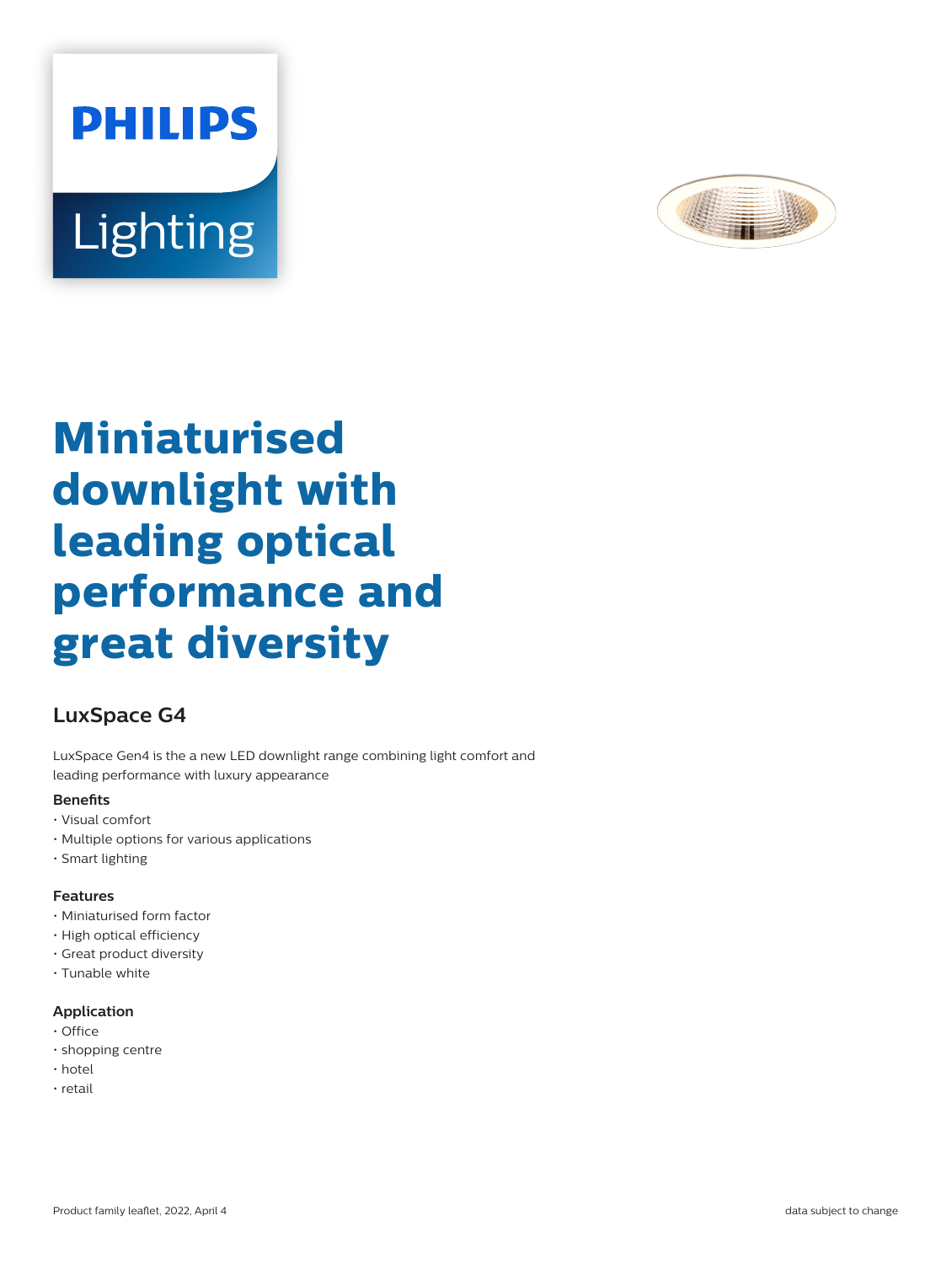# **LuxSpace G4**

## **Versions**



**DN58XB DN59XB D100 D125**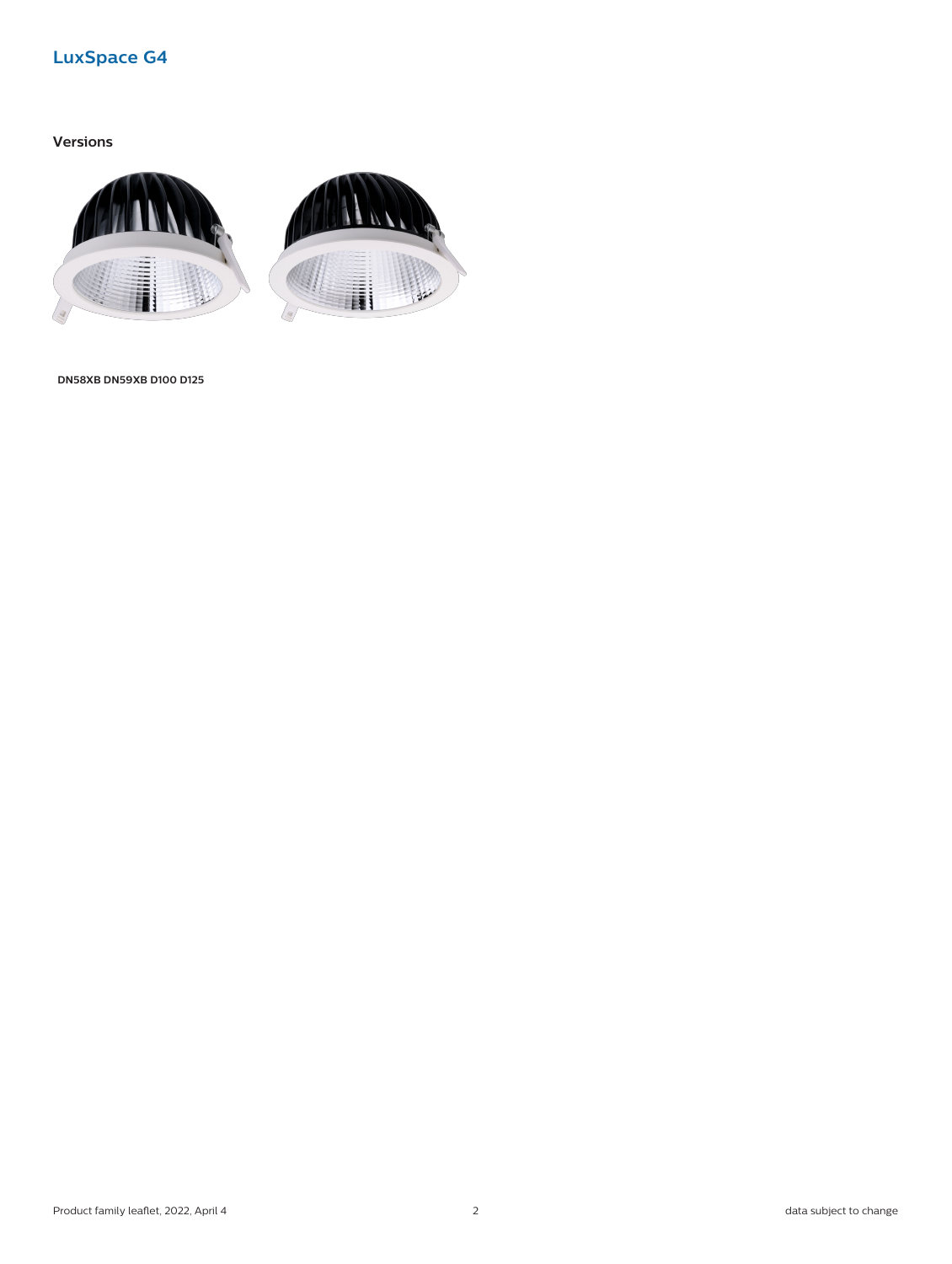# **LuxSpace G4**

| Driver failure rate at 5,000 hours         | 1%                |
|--------------------------------------------|-------------------|
|                                            |                   |
| <b>Application Conditions</b>              |                   |
| Ambient temperature range                  | $-20$ to $+40$ °C |
| <b>Maximum dimming level</b>               | Not applicable    |
|                                            |                   |
| <b>Approval and Application</b>            |                   |
| Mech. impact protection code               | IK <sub>O</sub> 3 |
| Ingress protection code                    | <b>IP20</b>       |
|                                            |                   |
| <b>Controls and Dimming</b>                |                   |
| <b>Dimmable</b>                            | <b>No</b>         |
|                                            |                   |
| <b>Operating and Electrical</b>            |                   |
| <b>Input Voltage</b>                       | 220 to 240 V      |
|                                            |                   |
| <b>General Information</b>                 |                   |
| <b>CE mark</b>                             | CE mark           |
|                                            |                   |
| <b>Protection class IEC</b>                | Safety class II   |
| Optical cover/lens type                    | Reflector         |
| <b>Driver included</b>                     | Yes               |
| <b>Flammability mark</b>                   | For mounting on   |
|                                            | normally          |
|                                            | flammable         |
|                                            | surfaces          |
| <b>Glow-wire test</b>                      | Temperature 650   |
|                                            | °C, duration 30 s |
| Light source replaceable                   | <b>No</b>         |
| Number of gear units                       | One unit          |
|                                            |                   |
| <b>Initial Performance (IEC Compliant)</b> |                   |
| Luminous flux tolerance                    | $+/-10%$          |
|                                            |                   |
| <b>Mechanical and Housing</b>              |                   |
| Colour                                     | White and black   |
|                                            |                   |

## **General Information**

| Order Code   | <b>Full Product Name</b>              | Optic type                            |
|--------------|---------------------------------------|---------------------------------------|
| 911401537341 | DN588B LED6/940 PSU C D100 WH MB GC   | Faceted reflector with beam angle 30° |
| 911401539441 | DN590B LED15/830 PSU C D125 WH MB GC  | Faceted reflector with beam angle 30° |
| 911401541641 | DN591B LED20/940 PSU C D125 WH MB GC  | Faceted reflector with beam angle 30° |
| 911401547541 | DN588B LED6/830 PSU C D125 C WH WB GM | Faceted reflector with beam angle 60° |
| 911401548041 | DN590B LED15/840 PSU C D150 WH WB GM  | Faceted reflector with beam angle 60° |
| 911401548241 | DN591B LED20/840 PSU C D200 WH WB GM  | Faceted reflector with beam angle 60° |
| 911401548341 | DN593B LED30/830 PSU C D200 WH WB GM  | Faceted reflector with beam angle 60° |
| 911401548441 | DN593B LED30/840 PSU C D200 WH WB GM  | Faceted reflector with beam angle 60° |
| 911401548541 | DN594B LED40/830 PSU C D200 WH WB GM  | Faceted reflector with beam angle 60° |
|              |                                       |                                       |

## **Initial Performance (IEC Compliant) (1/2)**

**Median useful life L80B50** 50000 h **Median useful life L90B50** 21000 h

|                   |                     |             | Init.     |                    |                |                   |                     |             | Init.     |                    |                |
|-------------------|---------------------|-------------|-----------|--------------------|----------------|-------------------|---------------------|-------------|-----------|--------------------|----------------|
|                   |                     | Init. Corr. | Colour    | <b>Initial LED</b> | <b>Initial</b> |                   |                     | Init. Corr. | Colour    | <b>Initial LED</b> | <b>Initial</b> |
|                   | <b>Full Product</b> | Colour      | rendering | luminaire          | luminous       |                   | <b>Full Product</b> | Colour      | rendering | luminaire          | luminous       |
| <b>Order Code</b> | <b>Name</b>         | Temperature | index     | efficacy           | flux           | <b>Order Code</b> | <b>Name</b>         | Temperature | index     | efficacy           | flux           |
| 911401537341      | <b>DN588B</b>       | 4000 K      | >90       | 95 lm/W            | 630 lm         | 911401541641      | <b>DN591B</b>       | 4000 K      | >90       | 93 lm/W            | 1800 lm        |
|                   | LED6/940 PSU C      |             |           |                    |                |                   | LED20/940 PSU       |             |           |                    |                |
|                   | D100 WH MB GC       |             |           |                    |                |                   | C D125 WH MB        |             |           |                    |                |
| 911401539441      | <b>DN590B</b>       | 3000 K      | >80       | 104 lm/W           | 1410 lm        |                   | GC                  |             |           |                    |                |
|                   | LED15/830 PSU C     |             |           |                    |                | 911401547541      | <b>DN588B</b>       | 3000 K      | >80       | 109 lm/W           | 720 lm         |
|                   | D125 WH MB GC       |             |           |                    |                |                   | LED6/830 PSU C      |             |           |                    |                |
|                   |                     |             |           |                    |                |                   |                     |             |           |                    |                |